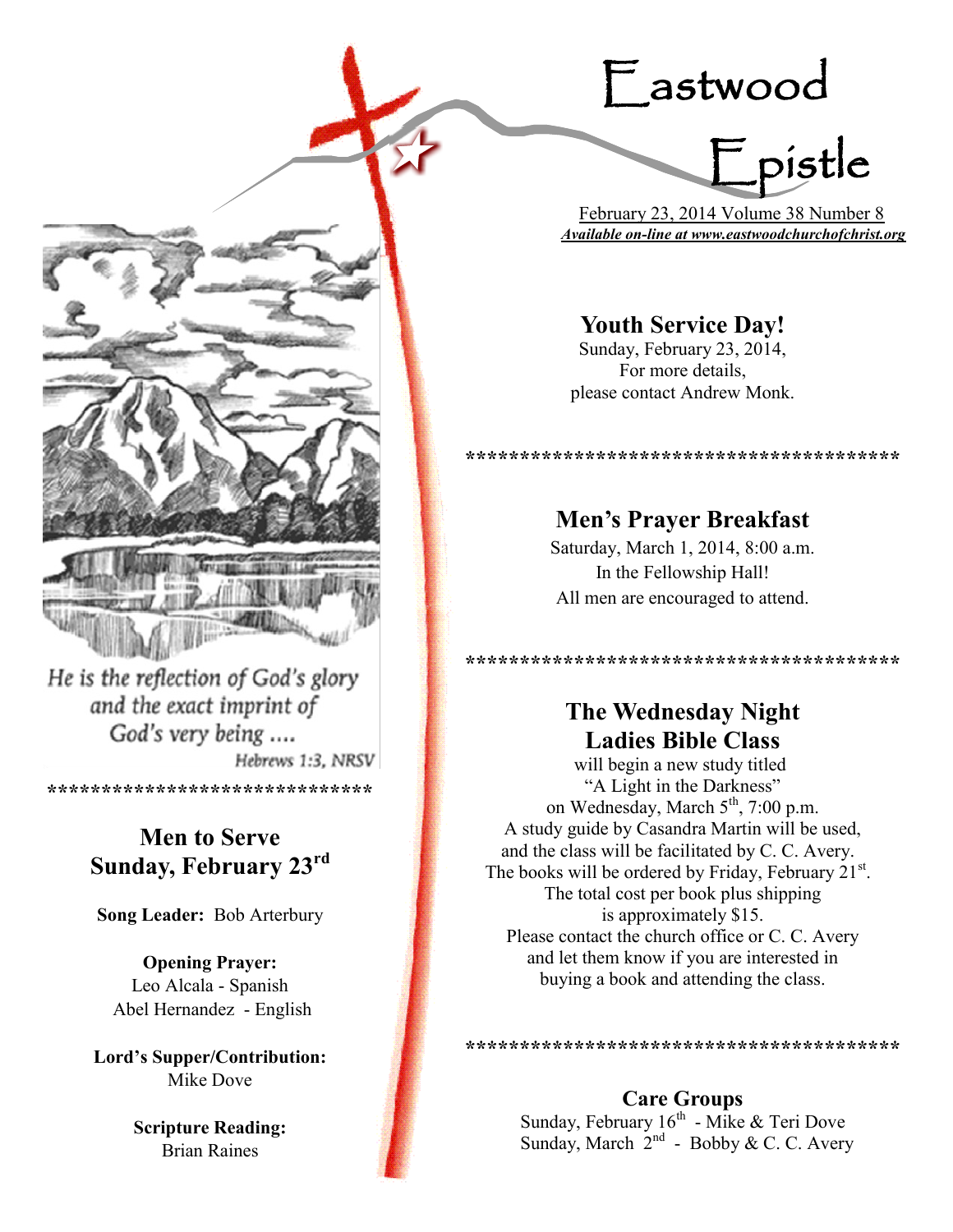# *Together*

*Failure is the opportunity to begin again, this time more intelligently***. Henry Ford**.

Failure is not enjoyable and no one wants to fail. Failure means we were attempting to accomplish a task and were not able to do it. We were trying for something we wanted and it did not happen. Failure isn't pleasure.

Which is exactly why we stop trying. We dislike failure and the logical way to avoid it, is NOT to try. Unfortunately, we then become perpetual failures because we can not succeed when we never try.

In the film, *Batman Begins*, a young Bruce Wayne is asked by his father, "why do we fall?" Dad then, gives the answer, "so we can get up." Teaching that life is a series of failed efforts that we use to build success.

"Experience" usually means we have tried and failed until we found a right way to do something. We now know how.

Paul's saying in Phil 4:13 "I can do everything through him who gives me strength."NIV, is not a claim that he never fails, but that he will continue to try. This should be every disciple's claim regarding the challenge of faithfulness and excelling for Jesus. I will keep trying until is reach the next highest level or Jesus returns.

Individually and as a family of Christians, we keep trying. Doing what needs to be done in the name of Jesus and doing it more intelligently when we fail at first. We never give up and we never quit. We help and encourage one another to do the will of Jesus and spread the Gospel.

Continue to pray for and invite friends and neighbors to worship. *Charles M Clodfelter*

*Sunday Guests who registered - 9 Did you speak with them?*

**www.eastwoodchurchofchrist.org**

| Sunday                   | Tuesday            | Wednesday   |
|--------------------------|--------------------|-------------|
| Bible Class $-9:00$ A.M. | Ladies Bible Class | Bible Study |
| Worship - 10:00 A.M.     | $10:00$ A.M.       | 7:00 P. M.  |

### $\frac{P}{e}$ **Area TV Programs**

Fridays: 7:00 P.M. Channel #38 (Cable Channel #16) Sundays: 5:00 A.M. Inspiration Channel (Channel #364 Direct TV)

## **Volunteer Help Needed**

The Hispanic Ladies Bible Class is needing a volunteer to help drive Ladies attending the Hispanic Ladies Bible Class on Wednesdays at 6:00 p.m. and driving the Ladies home after the class. For more information, please call Yolanda Garcia at 922-7293.

## **CSEP Fundraiser**

CSEP will be having a Spaghetti Dinner Friday, March 7, 2014, cost per ticket: \$5.00 Tickets for this event will go on sale Monday February 17, 2014. Tickets can be purchased from any CSEP staff member. For more details, please call CSEP at 593-5011.

## **Help Needed**

for someone to go to the home and care for Mr. Bowers, age 86, a former member. For more details, please call his son, Scott Bowers at phone # 915-479-2313.

## **What Time Is It? Seminar**

Hosted by Westside Church of Christ, 100 Crestmont, El Paso, TX 79912 February  $28^{th}$  - March  $2^{nd}$ Speaker Rod Blair returns for another presentation on Biblical Archaeology, science and history. Please join us at Westside Church of Christ on Friday, February  $28<sup>th</sup>$  at 6:00 p.m. for the first of Mr. Blair's talks. We will continue on Saturday morning, March  $1<sup>st</sup>$  at 10:30 a.m., and conclude Sunday, March  $2<sup>nd</sup>$ , at 6:00 p.m. Everyone is encouraged to come and grow in their faith. This seminar is completely free of charge. For more details please contact the Westside Church Office at 584-9475. (Poster with schedule is on the bulletin board at the back of the auditorium)

### **Sunday, February 23, 2014**

**Speaker** - Charles Clodfelter **Sermon Topic** - *Where Man went wrong*  **Scripture** - 2 Thessalonians 2:3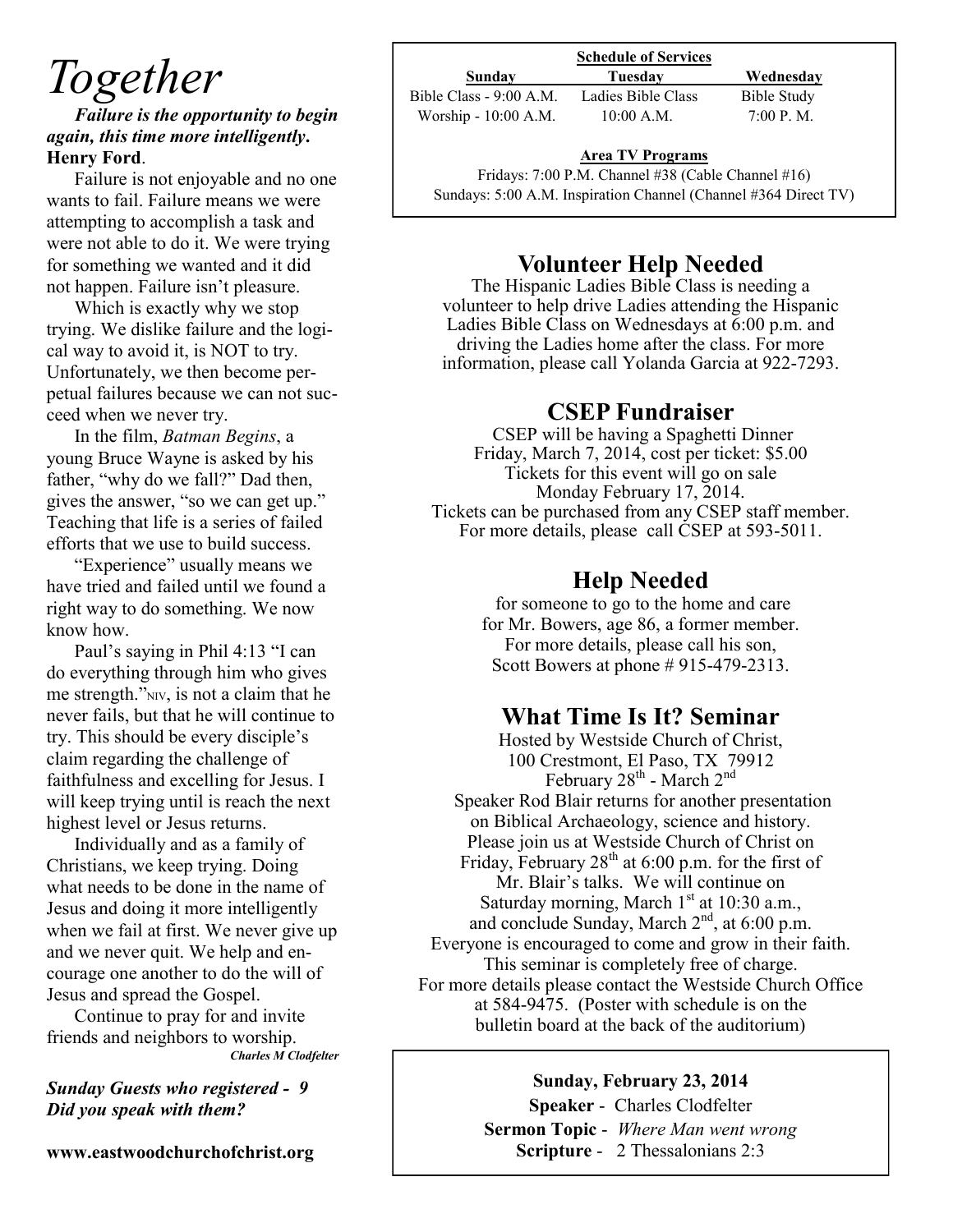

W e have been marvelously made, we have all been given a special gift. "*As each one has received a special gift, employ it in serving one another, as good stewards of the manifold grace of God*." (1 Peter 4:10)

The problem is that many Christians have never known or discovered their gift. That could very well be the reason why so many go through their Christian walk never really connected to the spiritual family. The scripture

stresses that our motivational gifts are given to us to benefit others. They are not to be used for selfish purposes. It is only by the grace of God that we are gifted in the first place; therefore we are to use our gifts to help and bless others.

Come join us as we together talk and discuss the motivational gifts the Lord had generously given us. That's where we are in the book of Romans. We are discussing the characteristics, as well as the dangers that come with every gift. Our next gift on the table will be the gift of teaching and it's problems. Come join us at 9:00 a.m., we're in the North Hall, just follow the smell of coffee. Hey, you may even find some doughnuts. Just a little homework. We are in Romans 12:1-10. We will be waiting. Paul

 $\mathcal{L}_\mathcal{L} = \mathcal{L}_\mathcal{L} = \mathcal{L}_\mathcal{L} = \mathcal{L}_\mathcal{L} = \mathcal{L}_\mathcal{L} = \mathcal{L}_\mathcal{L} = \mathcal{L}_\mathcal{L} = \mathcal{L}_\mathcal{L} = \mathcal{L}_\mathcal{L} = \mathcal{L}_\mathcal{L} = \mathcal{L}_\mathcal{L} = \mathcal{L}_\mathcal{L} = \mathcal{L}_\mathcal{L} = \mathcal{L}_\mathcal{L} = \mathcal{L}_\mathcal{L} = \mathcal{L}_\mathcal{L} = \mathcal{L}_\mathcal{L}$ 





#### **Happy Birthday!**

 February 23 - Brian Raines February 25 - Tom Granado February 26 - Robi Pinales February 26 - J. W. Riggs

**Happy Anniversary!** February 25 - Tom & Norma Granado



 **Nursery Helpers for Sunday, February 23, 2014** Ashley Clary and Daisy Clary

### **Invitation**

The ladies of the Las Cruces Church of Christ wish to extend to all the ladies of your congregation an invitation to come join us for:

**Ladies Day**

"Treasures for the King" "...And when they had opened their treasures, they presented gifts to Him: gold, frankincense, and myrrh." Matthew 2:11b

Date: Saturday, March 15, 2014 Time: 10:00 a.m. - 2:30 p.m. Location: Las Cruces Church of Christ 2025 N. Valley Drive Las Cruces, NM 88007 Note: Lunch will be provided and Daycare will be provided.

Speaker: Lougenia Mitchell

Lougenia was raised in San Angelo, TX, where her parents still live. It was there that she met and married her forever love, David Mitchell in 1989. She has 2 wonderful stepchildren and 4 grandchildren. Lougenia moved to Las Cruces in 2004, where she worked in retail until 2006. After going back to school, she started working for Las Cruces Municipal Court. Lougenia is a faithful member of the Las Cruces Church of Christ and is very active in teaching Bible class, working with the Children's worship and being a vital part of the Women's Ministry work.

Special Music by: The Las Cruces Women Singers

We pray that each of you will mark your calendar to come share in a day of Christian Women Fellowship. For further information, please contact Sherry Owens, 575-650-0682.